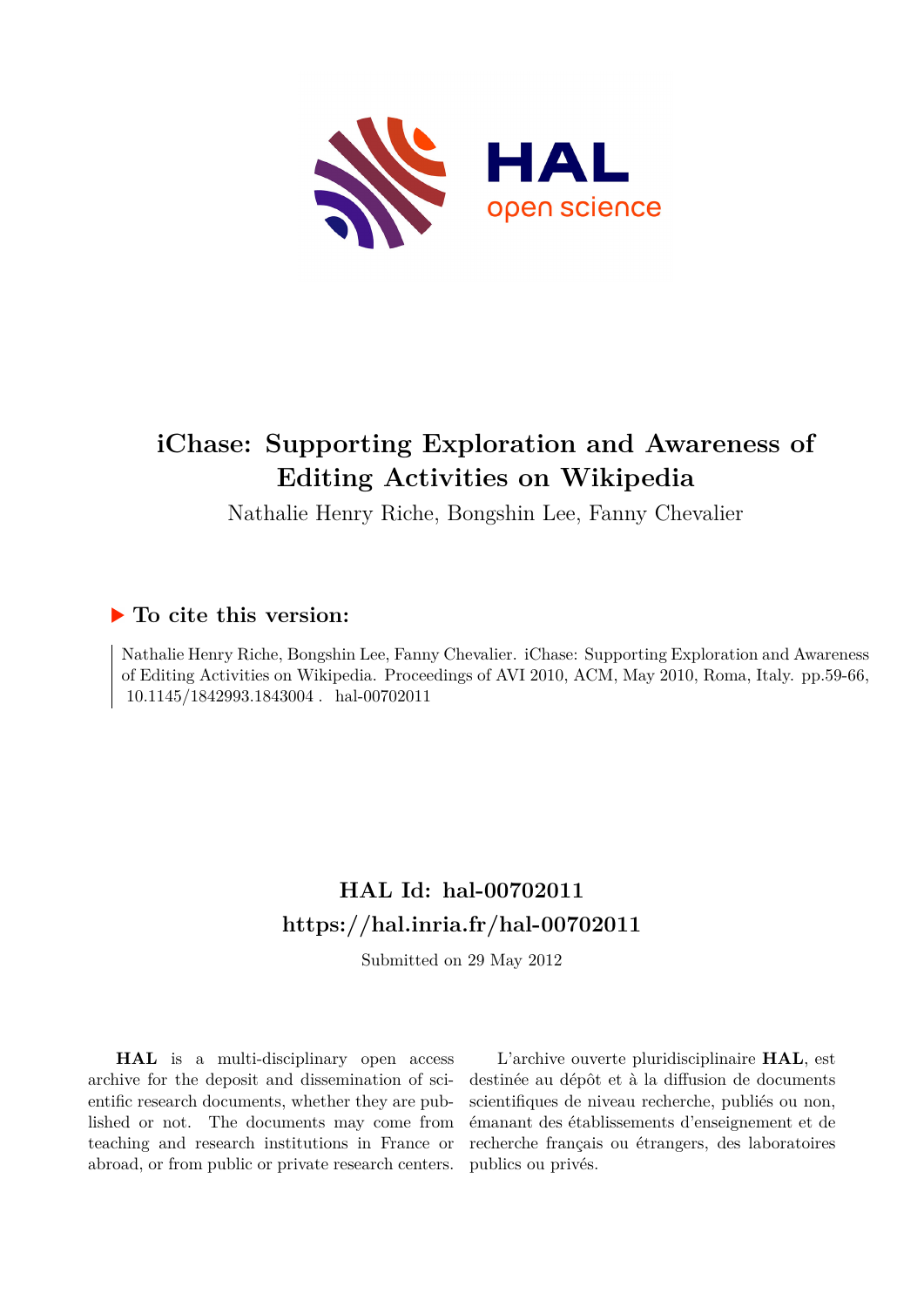## **iChase: Supporting Exploration and Awareness of Editing Activities on Wikipedia**

Nathalie Henry Riche Microsoft Research Redmond WA 98052, USA

nath@microsoft.com

Bongshin Lee Microsoft Research Redmond WA 98052, USA bongshin@microsoft.com

Fanny Chevalier Microsoft-INRIA joint center LRI, Université Paris Sud, France

Fanny.Chevalier@inria.fr

## **ABSTRACT**

To increase its credibility and preserve the trust of its readers, Wikipedia needs to ensure a good quality of its articles. To that end, it is critical for Wikipedia administrators to be aware of contributors' editing activity to monitor vandalism, encourage reliable contributors to work on specific articles, or find mentors for new contributors. In this paper, we present iChase, a novel interactive visualization tool to provide administrators with better awareness of editing activities on Wikipedia. Unlike the currently used visualizations that provide only page-centric information, iChase visualizes the trend of activities for two entity types, articles and contributors. iChase is based on two heatmaps (one for each entity type) synchronized to one timeline. It allows users to interactively explore the history of changes by drilling down into specific articles and contributors, or time points to access the details of the changes. We also present a case study to illustrate how iChase can be used to monitor editing activities of Wikipedia authors, as well as a usability study. We conclude by discussing the strengths and weaknesses of iChase.

## **Categories and Subject Descriptors**

H.5.2 [Information Systems]: User Interfaces — User-centered design;

#### **General Terms**

Design.

#### **Keywords**

Wikipedia visualization, timeline visualization, interaction.

## **1. INTRODUCTION**

Since Ward Cunningham developed the first wiki [\[1\]](#page-8-0) in 1994, wikis have been astonishingly successful, especially when used as collaborative knowledge building tools [\[2\]\[1\].](#page-8-1) A famous example is Wikipedia, a free online collaborative encyclopedia consisting of millions of pages created by hundreds of thousands users in hundreds of languages. Since late 2004, several French contributors have been working towards releasing an offline version of Wikipedia to be distributed on DVD: Wikipedia 1.0 [\[4\].](#page-8-2) To make this first release of Wikipedia possible, a number of active contributors volunteered to administrate projects (sets of articles on a given topic) on core topics and ensure that key

Permission to make digital or hard copies of all or part of this work for personal or classroom use is granted without fee provided that copies are not made or distributed for profit or commercial advantage and that copies bear this notice and the full citation on the first page. To copy otherwise, or republish, to post on servers or to redistribute to lists, requires prior specific permission and/or a fee.

*AVI'10*, May 25–29, 2010, Roma, Italy.

Copyright 2010 ACM 1-58113-000-0/00/0004…\$5.00.



**Figure 1. iChase in monitoring mode of one week activity on the WikiProject** *Louvre Paintings*

articles reach a good level of completeness and quality. To better monitor each project, administrators established a set of measures to rank the quality, importance and progress of each article [\[5\].](#page-8-3) However, even with these measures, maintaining an awareness of the activity of a project with dozens of articles and hundreds of contributors is a challenging task.

Wikipedia's great success has raised interests from many information visualization researchers. For example, History flow [\[6\],](#page-8-4) WikipediaViz [\[7\],](#page-8-5) and JWikiVis [\[8\]](#page-8-6) visualize the editing activity of given articles and depict their evolution. A couple of visualizations such as Chromograms [\[9\]](#page-8-7) show the editing activities of contributors, attempting to characterize different profiles. Surprisingly, only a few visualizations such as WikiDashboard [\[10\]](#page-8-8) focused on providing day-to-day awareness of the activity of articles and contributors. While WikiDashboard has been proven helpful to occasional contributors and readers to assess the status of individual article[s\[11\],](#page-8-9) it fails to support the current needs of Wikipedia 1.0's administrators: since administrators need to monitor multiple articles and contributors at the same time, they are required to navigate from page to page to assess the most recent activities on the project (from both the articles' and contributors' perspective). Today, to maintain awareness of a project activity, these administrators' common practice is to review the textual list of revisions since they last logged in. They report this practice to be not only tedious but also difficult for them to maintain a mental map of the evolution of their projects and to decide where the effort should be directed.

To help administrators acquire a better awareness of the activity of their projects, we designed and developed iChase (Figure 1). iChase is an interactive multi-scale visualization of the editing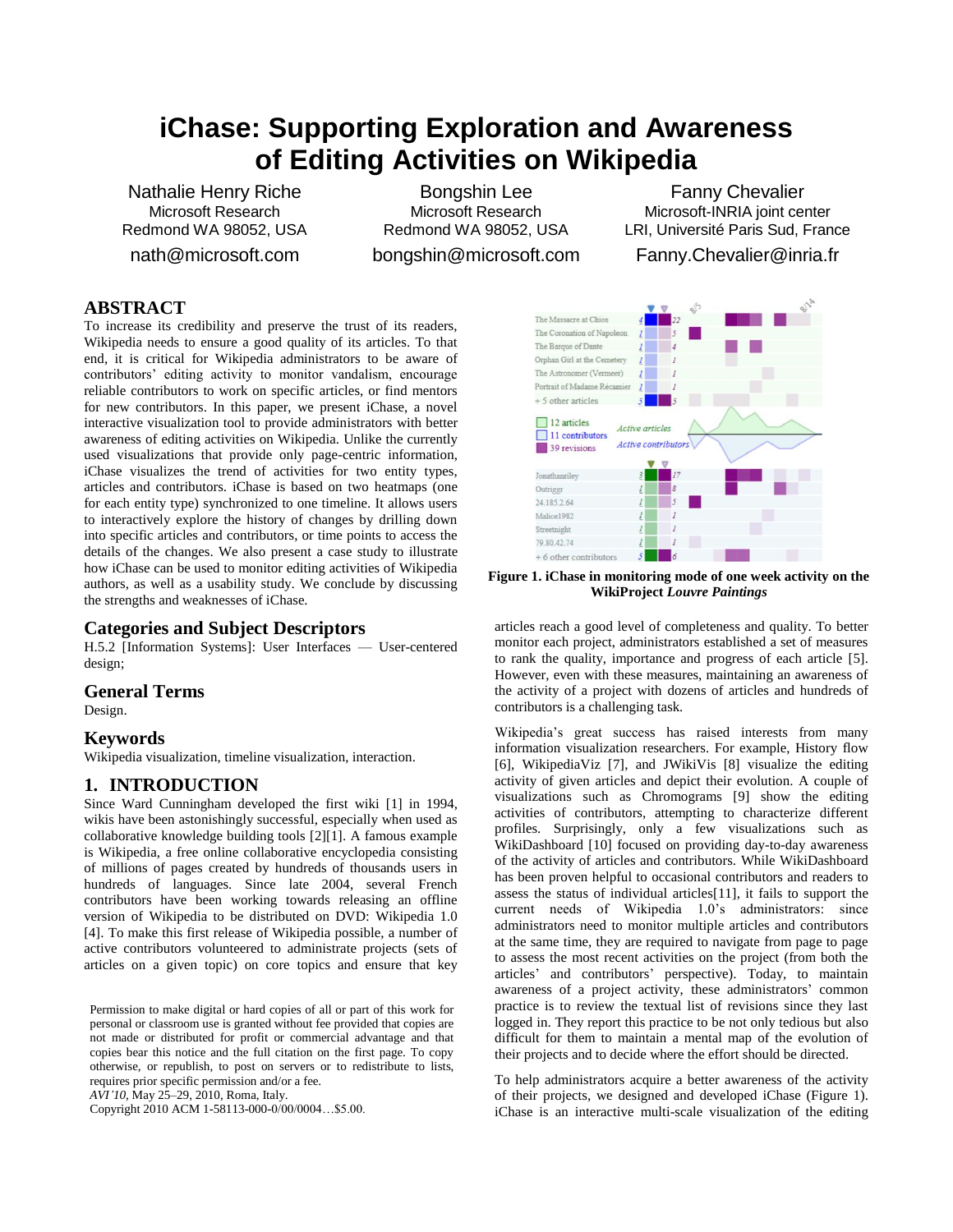activity of a Wikipedia project. It provides a general overview of the project activity to textual revisions and access to articles. The core contribution of iChase is to provide a dual-entity exploration for both articles and contributors in a single visualization. It is designed to ease back and forth navigation between articles and contributors, a crucial interaction for a number of scenarios. For example, an administrator identifies a surge of activities on one article, she explores the activities of each contributor for this article, validating most of the revisions, but detecting a potentially harmful contributor. The administrator can review the activities of this contributor, access each article edited by this user while keeping the article she was initially reviewing in view and further pursue her exploration.

In this paper, we first review the related work and describe the results of a participatory design workshop we ran with 16 administrators of Wikipedia 1.0. We describe our design goals and present iChase's user interface. We demonstrate how iChase fits our design goals through a case study and present the results of a usability study with 4 administrators and 4 occasional contributors. We conclude with the strengths and weakness of iChase and future work.

## **2. RELATED WORK**

## **2.1 Visualizations of Editing Activities**

There have been several efforts on visualizing editing histories on Wikipedia pages. Both History flow [\[6\]\[12\]](#page-8-4) and JWikiVis [\[8\]](#page-8-6) visualize trends in revision histories by showing relationships between multiple versions of a page and the general evolution of its content. These visualizations are primarily page-centric and do not provide any awareness on the contributors' editing patterns.

WikiDashboard [\[10\]](#page-8-8) and WikipediaViz [\[7\]](#page-8-5) provide embedded visualizations of articles or users activity within each Wikipedia page. Their goal is to increase social transparency and help Wikipedia users to get a better awareness of the editing activities on pages and contributors. However, users have to navigate through multiple pages to understand editing patterns for a set of pages or a set of contributors. Moreover, these visualizations do not allow changes in activity granularity: WikiDashboard only shows daily activity of articles and user while WikipediaViz always visualizes the whole history of an article.

Chromograms [\[9\]](#page-8-7) is a more general visualization attempting to characterize the activity trends of highly active contributors by encoding the editing histories for a collection of pages into color bars through a simple color coding scheme. However, rather than providing awareness on contributors' activity to Wikipedia users, Chromograms is a researcher tool, aiming at discovering styles and general rhythms of editing activity on Wikipedia.

In summary, existing visualizations either provide awareness to regular Wikipedia users, reading or editing individual Wikipedia pages or focus on analyzing the global activity on Wikipedia. To our knowledge, there is no visualization supporting our administrators' needs: the exploration and monitoring of a set of pages and a set of contributors.

## **2.2 Visualizations for Bipartite Datasets**

The Wikipedia data we wish to explore, contributors and articles, linked by revisions, constitutes a bipartite graph evolving over time. Many datasets are bipartite, i.e., contain two main entity types. Examples include papers written by authors, keywords included in documents or photos tagged by people. Traditional

(bipartite) network visualizations (e.g., node-link diagrams [\[13\]\)](#page-8-10) are not designed to represent links carrying a large amount of information such as a list of textual revisions. Moreover, while there have been several attempts at visualizing network evolving over time [\[14\]\[15\],](#page-8-11) it still remains a challenge to provide users with an overview of the evolution and details of the changes.

Tackling these complex datasets from a different perspective, NetLens proposes a content-actor data model and visualizes the two entity types in symmetric coordinated views [\[16\].](#page-8-12) NetLens allows users to explore the data by iteratively refining queries and interacting with visual overviews and sorted lists in either view. While it provides similar features to iChase, there are several differences. First, NetLens uses an individual bar graph per entity element (e.g., for the Wikipedia data, one bar graph per article and one per contributor). While this fine grained level of details gives more explicit trends on each element, it requires significantly more screen estate, making NetLens not scale well. Second, NetLens provides iterative query refining by sending filtered elements from one view to the other. Although an interaction history is provided, it remains difficult to keep track of the current view content and of the exploration process. Finally, NetLens does not provide time exploration or multiple levels of details.

## **2.3 Focus+Context Table Visualization**

TableLens first applied the Focus+Context technique to visualize large tabular data [\[17\].](#page-8-13) In addition to text representation, it used bar graphs for the quantitative variables and colored rectangle for categorical variables. Line Graph Explorer [\[18\]](#page-8-14) extended TableLens to support line graph data. LiveRAC is another system visualizing a large collection of time-series data organized as a table using Focus+Context technique for exploration [\[1\].](#page-8-15) In LiveRAC, rows and columns respectively represent devices and sets of device parameters. Neither rows nor columns are ordered according to time. Instead, the time visualization is represented inside each cell of the table. Thus, each cell contains a multiple line graph representing the evolution of a set of parameter values for a given device. The strength of LiveRAC is to provide a smooth transition from overview to details using the accordion drawing metaphor. While we use a similar Focus+Context technique in iChase, the design philosophy is different. iChase is centered on a unique timeline, each heatmap showing the activities of a set of elements (articles or contributors) over time rather than depicting their correlations with each other. We believe this perspective is better suited to provide general awareness of activity evolving over time.

## **3. Participatory design workshop**

To better understand the needs of administrators, we organized a one full day participatory design workshop with 16 members of Wikipedia 1.0. During the workshop, we collected their scenarios, discussed their current practice, introduced them to a wide variety of visualizations, and organized brainstorming sessions and video prototyping of their ideal system. From our discussion and the video prototypes, we extracted a set of 4 main tasks and 7 design goals for an interactive visualization.

## **3.1 Tasks and scenarios**

To maintain awareness of the activity of a project, our participants currently parse the last revisions and rely on their knowledge of the contributors, articles and activity rhythm of the project to detect unusual activity. Following is a short scenario explaining their current exploratory practice.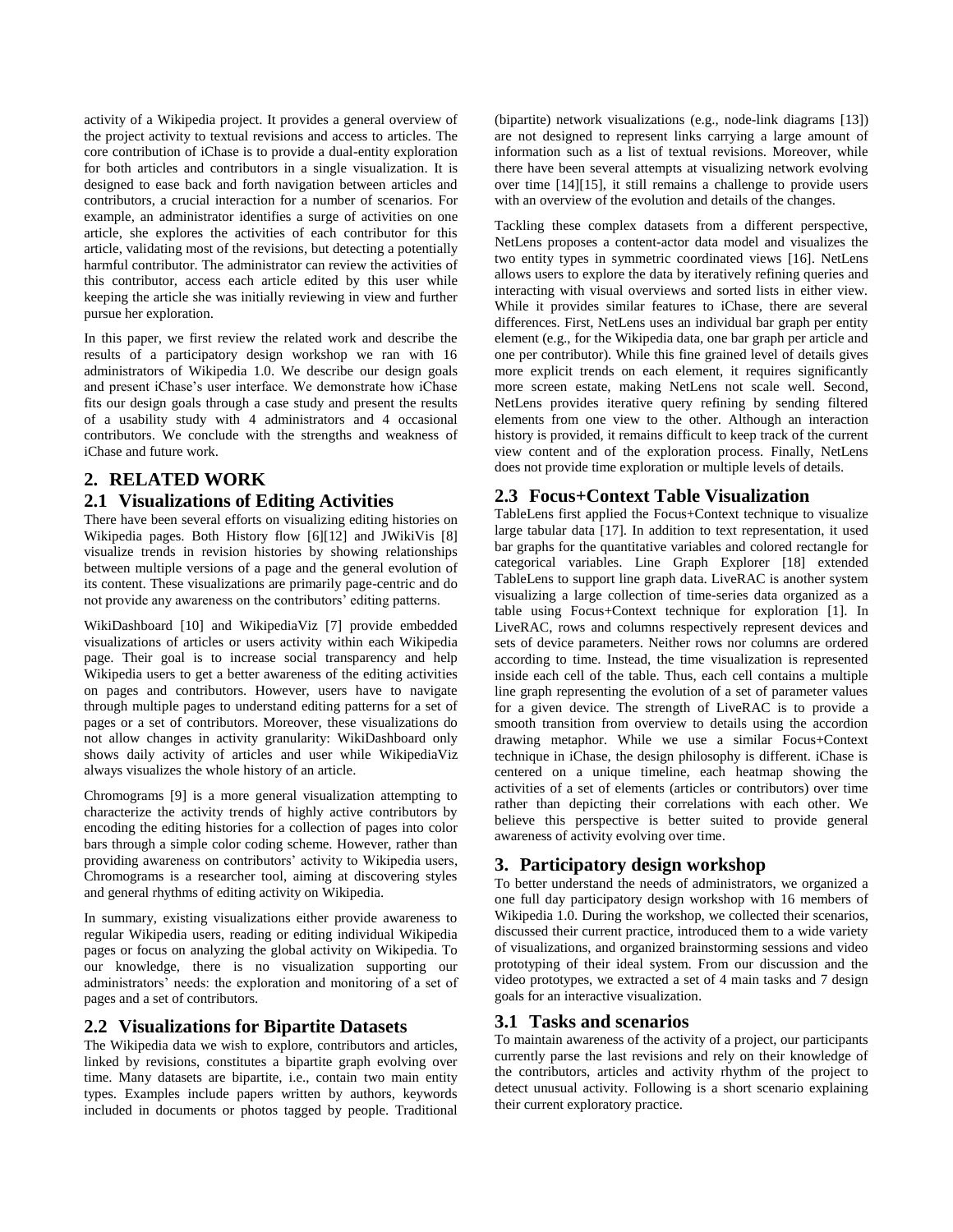*On Monday, John logs in to monitor his project: "Oh, there was an editing activity on the LouisXIV article on Sunday. It is unusual as Mary, the main contributor on this article, usually does not work on Sunday. Who has made this edit? Hmm… It is a contributor named marc29, someone I do not know. What did he change? This revision content does not look right. Let's see what other articles marc29 has edited. Two more on the same day: Napoleon and LouisXV. Several contributors I know are working on LouisXV; let's see if they reverted the changes by marc29. Hmm… It does not look like someone has been editing this article after marc29. I wonder if they are aware of these changes. Let's see, this past week, George has been editing a lot LouisXV, I should send him and Mary an email asking them to check marc29's edits."*

A large number of scenarios were collected and our discussions with administrators confirm the exploratory nature of their current practice and the serendipitous discoveries that help them build an awareness of the activity. While this makes it difficult to describe their strategy of exploration, we identified four main tasks.

(T1) Detection of unusual activity and tracking of vandalism: this task concerns day-to-day monitoring of the project. Project administrators' time is mostly spent in patrolling: detecting unusual activity and tracking vandalism. They control the content of new articles, of long or numerous revisions on a single article or from a single user, as well as revisions from new or unknown users. They consider this task very important as vandalism affects the credibility of Wikipedia.

(T2) Awareness of articles' status: to make Wikipedia 1.0 happen, administrators need to monitor the progress of all project's articles and to identify the ones requiring more effort.

(T3) Awareness of contributors' interests: project administrators need to be aware of contributor's interests to encourage them to contribute on specific articles or mentor new contributors. They also need to monitor the activity of new contributors.

(T4) Overview of project activity after a long period of absence: our participants reported that it was difficult for them to catch up with the overall activity of their projects after a long absence (e.g., a few weeks long vacation). They reported feeling overwhelmed by the amount of data to review to come back on track with the current state of the project when using existing watchlists.

#### **3.2 General Design Goals**

From the 5 video prototypes created by our participants and a number of comments, we formulated 7 design goals for iChase.

(G1) Getting an overview of the overall activity of both articles and contributors: providing a dual-focus overview of both articles' and contributors' activity to quickly assess the project activity for a given period of time.

(G2) Exploring revisions on a given article: showing the history of the activity for each article, including the list of contributors who worked on it and the text revisions.

(G3) Exploring revisions made by a given contributor: showing the history of the activity of each contributor, including the list of revisions of the articles she edited. In general, providing awareness of (new) contributors' activity and therefore getting to know their interests is important to invite them to work on specific articles or to collaborate with other contributors.

(G4) Accessing text revisions, whole articles' and contributors' details: providing detailed information and content of articles and revisions; providing information about contributors.

(G5) Identifying salient activity (e.g., outlier detection): supporting the identification of unusual, salient activity on the project is important to track vandalism and control the content of articles and revisions. Examples include excessive activity of a particular contributor on a particular article or numerous revisions.

(G6) Supporting iterative queries: back and forth navigation between articles and contributors. We named iterative queries the navigation our participants perform when successively exploring the activity of articles and contributors. An example scenario using iterative queries is provided in section 3.1.

(G7) Maximizing the recall: when monitoring dozens of articles and contributors, it is difficult to review all the changes and quickly assess the project's progress when logging in after a rather long period of time. The system should provide a stable visualization, maximizing the recall between each session.

#### **4. iCHASE**

The majority of participants in the workshop led towards augmenting existing Wikipedia pages with interactive visualization. While it would preserve their current practice, augmenting existing article and contributor pages (as do WikipediaViz [\[7\]](#page-8-5) and WikiDashboard [\[10\]\)](#page-8-8) fails to support several goals (G5, G6 and G7). For example, administrators are required to navigate from pages to pages to gain awareness of what contributors have been doing or which articles have been edited for a given period of time. This makes the exploration process tedious as administrators need to remember some information while they are navigating the set of pages. It is also hard for them to keep track of their exploration paths. To avoid this tedious page to page navigation, we designed iChase as a stand-alone application.

## **4.1 User Interface**

iChase (Figure 2) is built upon an augmented timeline designed to show the activity of two coupled entities at several levels of details. The novelty of iChase lies in the design of this dual-entity timeline and the interactions to navigate within and between two entity types. We considered the following three principles when designing iChase:

- 1. Simple and compact visual representation to limit the learning phase and provide a glanceable visualization.
- 2. Interactions to support iterative queries (G6) and to investigate specific activities of both contributors and articles.
- 3. Scalability to cover the wide range of the number of articles and contributors administrators monitor as well as the time duration they wish to investigate.

#### *4.1.1 Visualization*

iChase displays three distinct entities: articles, contributors and revisions (connections between articles and contributors). To help users easily identify each entity within all visual representations, iChase uses a consistent color-coding: green, blue, and purple represent articles, contributors, and revisions respectively.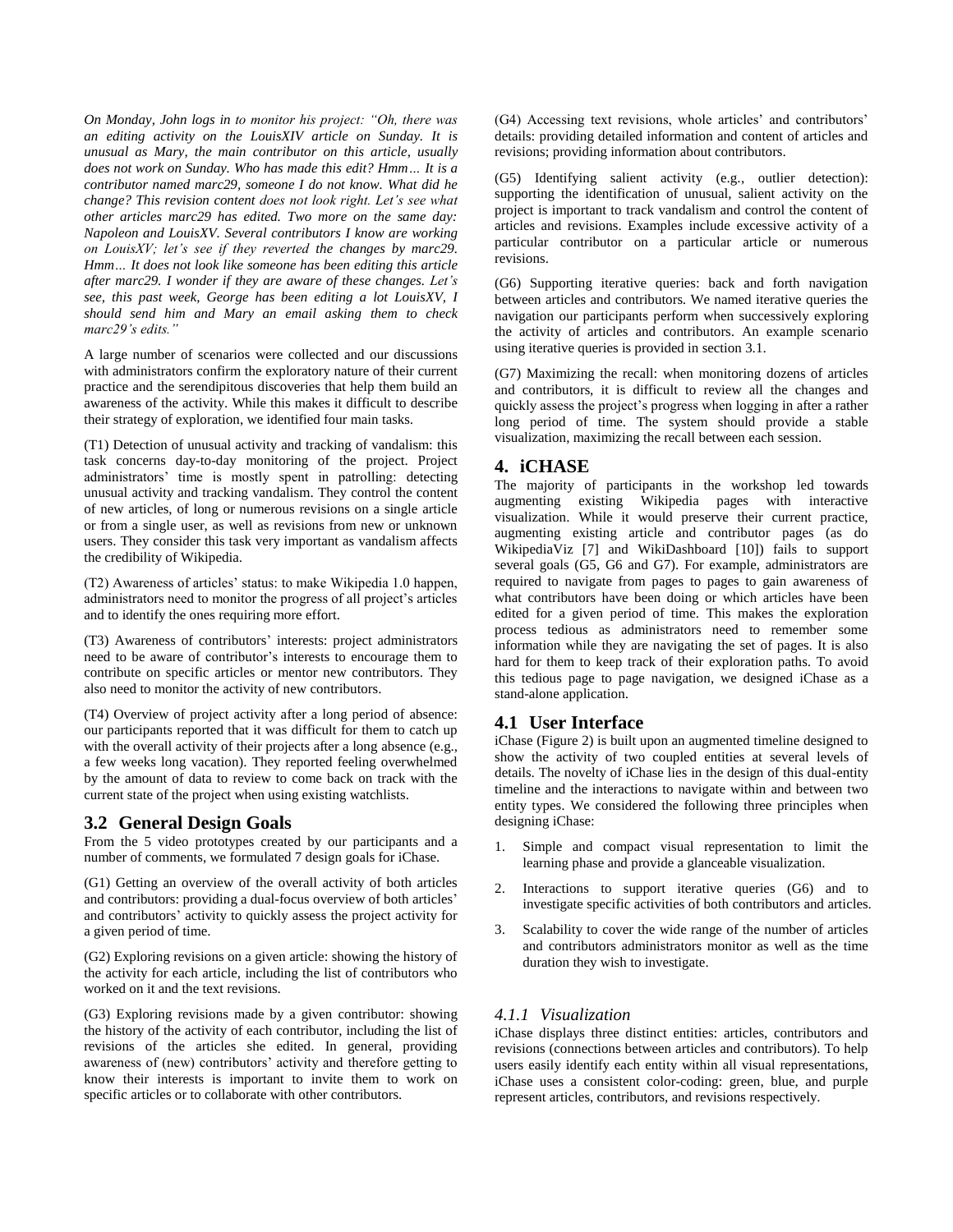

**Figure 2. iChase showing the WikiProject** *French Revolution* **(12 months).**

**The time range and granularity of the data visualized are showed in (1). In iChase time is represented horizontally; timestamps indicated at regular intervals (2). The first heatmap (3) represents the set of articles monitored in this project including the total number of contributors and revisions for each article (4). A legend shows the number of articles, contributors and revisions active for the given time range (5). Two line graphs indicate the evolution of the number of articles and contributors active over time (6). The second heatmap contains an expanded row (7) representing a given contributor and the two articles he has edited. The rest of the heatmap is collapsed to provide context (8). A summary is provided for collapsed contributors on mouse over (9).**

**Timeline (Figures 2(1) and 2(2)).** In iChase, time flows from left to right and each column represents a particular point in time. Users can set the start and end dates of the data to be visualized and select the granularity of the visualization.

**Activity heatmaps (Figure 2(3)).** Each entity type is represented by a heatmap in which rows are individual elements (articles or contributors) and columns are time periods. The cells of these heatmaps are color-coded by the number of revisions that occurred for the corresponding element on a particular time period. These heatmap representations convey general trends about a large quantity of data not by massively aggregating or summarizing them but by representing as many data items as possible in cells potentially very small but varying in color intensity. Therefore, heatmaps convey general project activity awareness while displaying activity at the almost finest level of details. By default, articles are ordered by their creation date. However, users can reorder rows by number of active articles (contributors) or number of revisions.

iChase supports two strategies to handle large heatmaps: one for exploration and the other for monitoring. To ensure access to all the data for exploration, iChase offers a scrolling panel for each heatmap. To help users monitor the activity of a project and provide everyday-awareness with minimal interaction, iChase allows users to fit the heatmap in a given view by letting them manipulate the height of rows that are not focused, to show more or less entities; or to aggregate rows that cannot fit in the view (Figure 1). This solution provides a summary of the project activity in a single screen, however there are obvious tradeoffs

when aggregating items and summarizing activities. Indeed, it might be difficult to detect outliers and irregularities when using aggregated rows.

**Aggregated row indicators (Figure 2(4)).** iChase provides additional visual representations to summarize activity in each row to help users detect and compare the editing activity of articles or contributors. For example, for the article row, the two rectangles in each row represent the number of active contributors and the total number of revisions, respectively, for a specific period of time. To remain consistent, iChase color-coded these cells according to their entity type. iChase also shows actual values to ease comparison as color intensities might be difficult to differentiate for small differences.

**Activity line graphs (Figure 2(6)).** The two line graphs placed opposite to each other show the number of edited articles and active contributors, respectively, over time. They help users understand the general trends and rhythms of editing activities over time.

**Legend (Figure 2(5)).** The legend summarizes the total number of articles, contributors, and revisions currently shown in iChase. It also serves as a reminder of the color coding of each entity.

#### *4.1.2 Interactions*

**Mouse over (Figure 2(9)).** iChase offers visual and textual feedback when users place the mouse cursor over visual elements. For example, when users move the cursor over a purple cell, iChase highlights both the column of the corresponding time point and the row of the corresponding article or contributor. In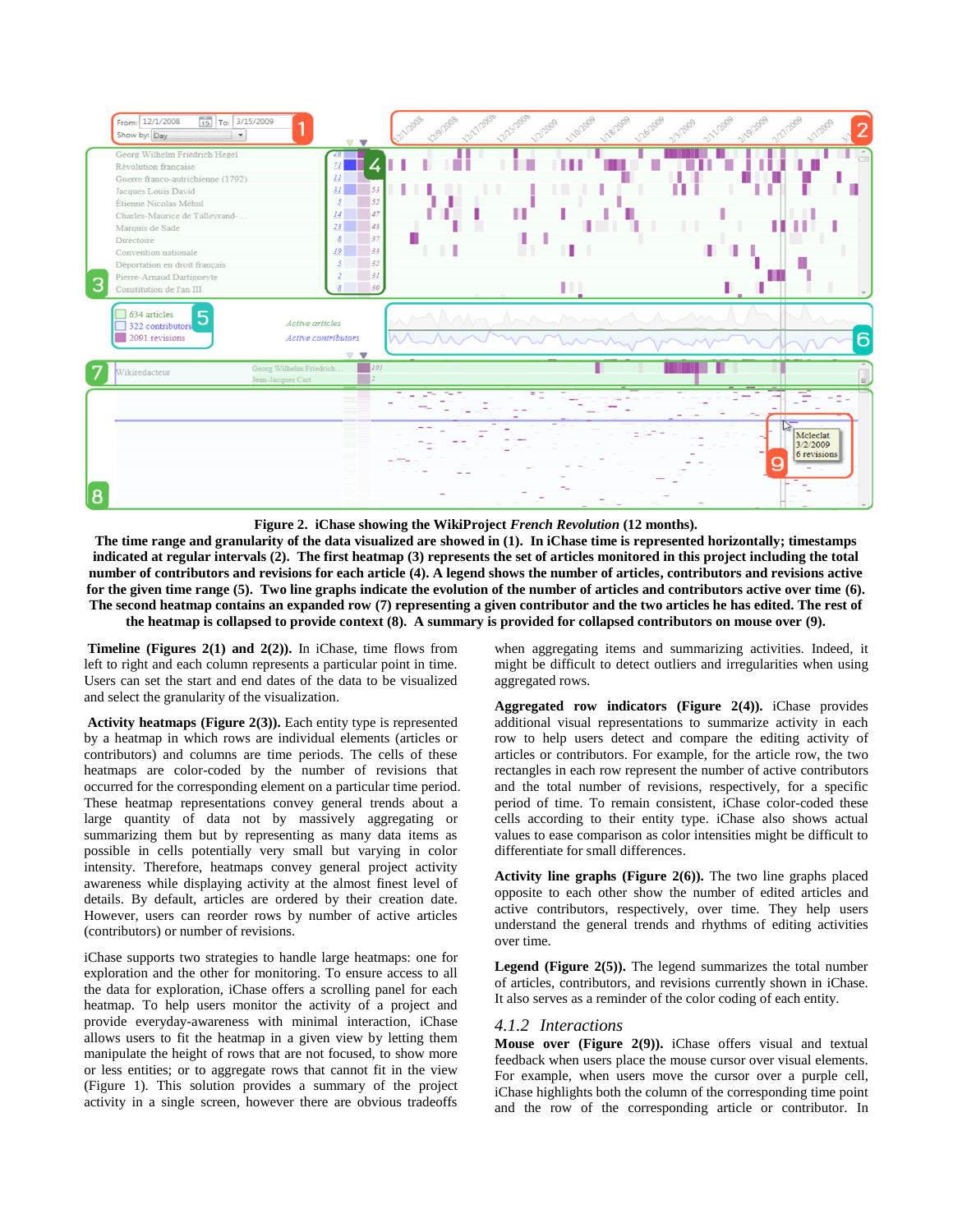

**Figure 3. Activity Rhythms of the WikiProject** *Mario Sport Games* **(4 months)**

addition, iChase provides a tooltip showing the detail information (the time, the number of edited articles or active contributors, and the number of revisions the cell contains). When users move the cursor over the line graphs, iChase highlights the column of the corresponding time.

**Drilling into time.** iChase visualizes editing activity over a consecutive time range at different granularities. It provides interactions to drill down into time and display more details about these activities using a Focus+Context technique. Clicking on a column (either over the column header of the heatmaps or the activity line graphs) expands the corresponding time range by stretching the column to occupy the available screen width, and displays more information on the revisions.

Rather than allowing users to alter the content of Wikipedia pages through iChase, we chose to provide links towards pages. Clicking on one of these links opens the Wikipedia page showing the difference between the original article content and its content after the revision in the default web browser. From this web page, users can reach the article content and its history of revisions if desired.

**Drilling into entities (Figures 2(7) and 2(8)).** iChase supports exploration of the activity of a given article or contributor more in details. When users click on the corresponding row header, the selected row is expanded and the rest of the heatmap rows are collapsed into a minimum height. We decided to collapse nonselected rows instead of filtering them out to provide the user with contextual information. For example, the collapsed rows can convey the general trend of activity even with 1 pixel height. Placing the mouse cursor over a collapsed row shows a tooltip feedback, thus helping users decide whether or not to select the collapsed row. When expanding a row (e.g., an article), iChase displays more details about its activity by breaking down the row into several sub-rows representing the activity of each contributor on the selected article. When an article is in focus, the blue line graph is filtered and shows the number of contributors editing this article during that time span. In addition, the cells containing

revisions on this article are highlighted with a green border in the contributors' heatmap. Similarly, when a contributor is in focus, the green line graph is filtered, showing the number of articles he has edited during that time span, and corresponding cells in the articles' heatmap are highlighted.

To support back and forth navigation (iterative queries), iChase provides an interaction on the sub-rows. When users click on the sub-row (e.g., a contributor of the focused article), iChase emphasizes the row (representing the selected contributor) in the other heatmap by highlighting its border. To further help users identify the focused row, iChase also fades out other rows. In addition, iChase expands the row to show the articles this particular contributor has worked on. When users click on one of the articles this contributor has changed in the second heatmap, iChase collapses the previously selected article (in the first heatmap) and expands the new corresponding article.

**Collapsing rows and columns.** As described above, iChase offers a two-level exploration: users can drill down into time (columns) and/or into rows (articles or contributors). Thus, users can reach the lowest level of a cell in two distinct ways (first expand time, then article/contributor or the inverse). To provide a consistent behavior, iChase uses left click on rows and columns to expand them. Left click on a cell expands the row and column together. Right click on rows and columns collapses them. Right click on a cell collapses the corresponding row and column at once.

**Animations.** To help users understand the change of view when expanding a row or column, we provide animations inspired by accordion drawin[g \[18\].](#page-8-14)

## **4.2 Implementation and Performance**

iChase prototype is implemented in C# using the Windows Presentation Foundation (WPF) framework. iChase can handle thousands of revisions on hundreds of articles and contributors on a standard Pentium 4 PC. When disabling animations, iChase can handle more than 30,000 revisions in interactive response time.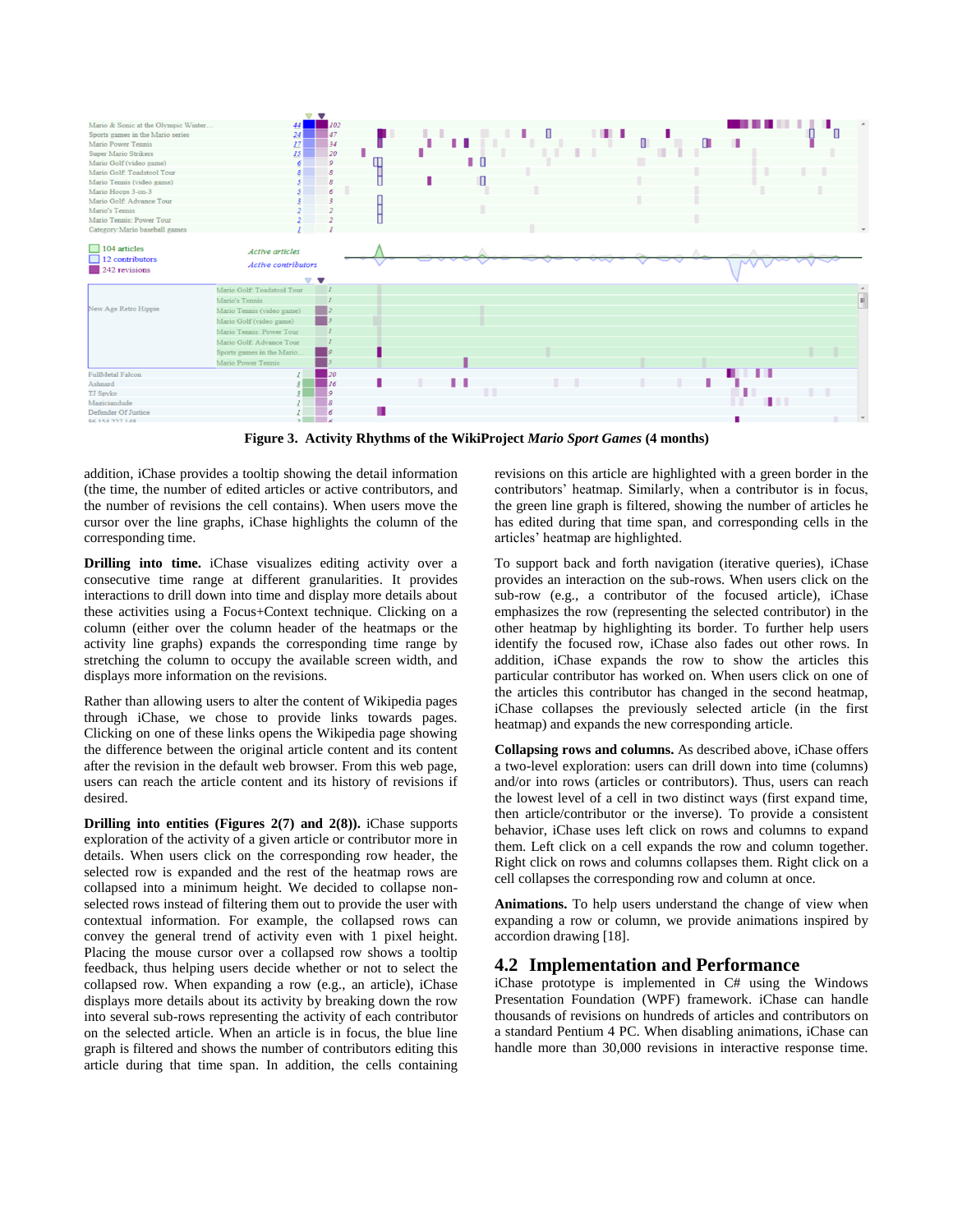

**Figure 4. Activity Rhythms of** *Mario Sports Games* **(4 months)**

## **5. CASE STUDY**

We demonstrate how iChase supports our design goals using 4 WikiProjects: *Louvre paintings* (Figure 1), *French Revolution* (Figure 2), *Mario Sports Games* (Figures 3, 4, and 6) and *Winter Olympics* (Figure 5).

## **5.1 Overall Activity (G1)**

The activity line graphs, the repartition of the cells in the heatmaps and their color intensities are the primary elements depicting the overall activity of a project and help administrators catch up after a long period of absence (T4). For example, the line graphs in Figure 1 show that there was no activity on 8/6 and that the most active period was two days after. The overall symmetric shape of the activity lines indicates that the editions were mostly done on a 1:1 basis, i.e., generally one article was edited by one contributor. By glancing at the articles heatmap ordered by number of active contributors, the administrator can assess that *Massacre at Chios* was the main focus of this week's activity while the users heatmap reveals that *Jonathanriley* was the most active contributor. Figures 2 and 3 show two additional examples. Figure 2 depicts a regular activity (mostly with a 1:1 pattern) whereas Figure 3 shows a burst of activity in the last third of the period, in which many users have been editing a few articles. Heatmaps in both pictures reveal a different everyday activity. The *French Revolution* project (Figure 2) shows activity on many articles, whereas only two were active in *Mario Sports Games* (Figure 3). In addition to the activity line graphs, legend giving the raw numbers of active contributors, articles and revisions, help to detect unusual activity.

## **5.2 Exploring Revisions for an Article (G2)**

By observing the article heatmap, users can detect a burst of activity and investigate the rhythm of edits of a specific article. For example, the first article of *Mario Sports Games* (Figure 3) suddenly shows a burst of activity: a succession of horizontally aligned dark squares after none activity. It actually corresponds to the creation of the article. By expanding this article, one can see revisions from multiple contributors each day (Figure 4). Figure 4 shows that only three contributors edited repeatedly over time while the others were punctual writers. In addition, the line graph



**Figure 5. Details on a salient activity of two articles from** *Winter Olympics*



is filtered and shows the activity of the contributors for the selected article (Figure 6(a)). One can immediately identify that the burst of contributor activity on the project was caused by this first article. As a comparison, Figure 6(b) shows the activity of the second article, exhibiting a more regular pattern. Finally, zooming in time and reviewing the revisions' details reveals that content was added mostly on sections "characters" and "development" during the first three days. Then information was suppressed by lack of reliable sources and finally, typos and formatting were fixed. This type of information helps administrators assess what are the states of given articles and their creation history (T2).

## **5.3 Exploring Contributors' Revisions (G3)**

Glancing at the heatmap of the contributors of *Mario Sports Games* (Figure 4) reveals two distinct rhythms of activity for the two most active contributors. The second contributor edited a single article in a short period of time and gradually became less active. This is visually conveyed by a succession of dark squares. The first contributor (*New Age Retro Hippie*) has a much more regular activity as showed by the dashed pattern and worked on multiple articles. By expanding this contributor (Figure 3), one can notice that he mostly edited one or two articles at a time, except for a particular day where he edited 8 articles together. Zooming into the revisions for this day reveals that he created a general page on *Mario Sports Games* and added a link towards it in each individual article.

## **5.4 Accessing Text Revisions (G4)**

Some patterns detected in the heatmap can draw attention to particular revisions. For example, several contributors editing an article repeatedly in a short period of time may indicate that they have successfully collaborated or, on the contrary, that they disagreed on a particular section. The presence of vertically aligned dark squares on the same article depicts this salient activity (Figure 5). To identify if the activity rhythm of these contributors is fortuitous, positive or negative, one needs to access the comments and text of the revisions. On the *Olympic village* article (Figure 5(b)) for example, by clicking on the successive revisions to access the details, one can identify that both *Dereckchang85* and *Skookum1* edited at the same time period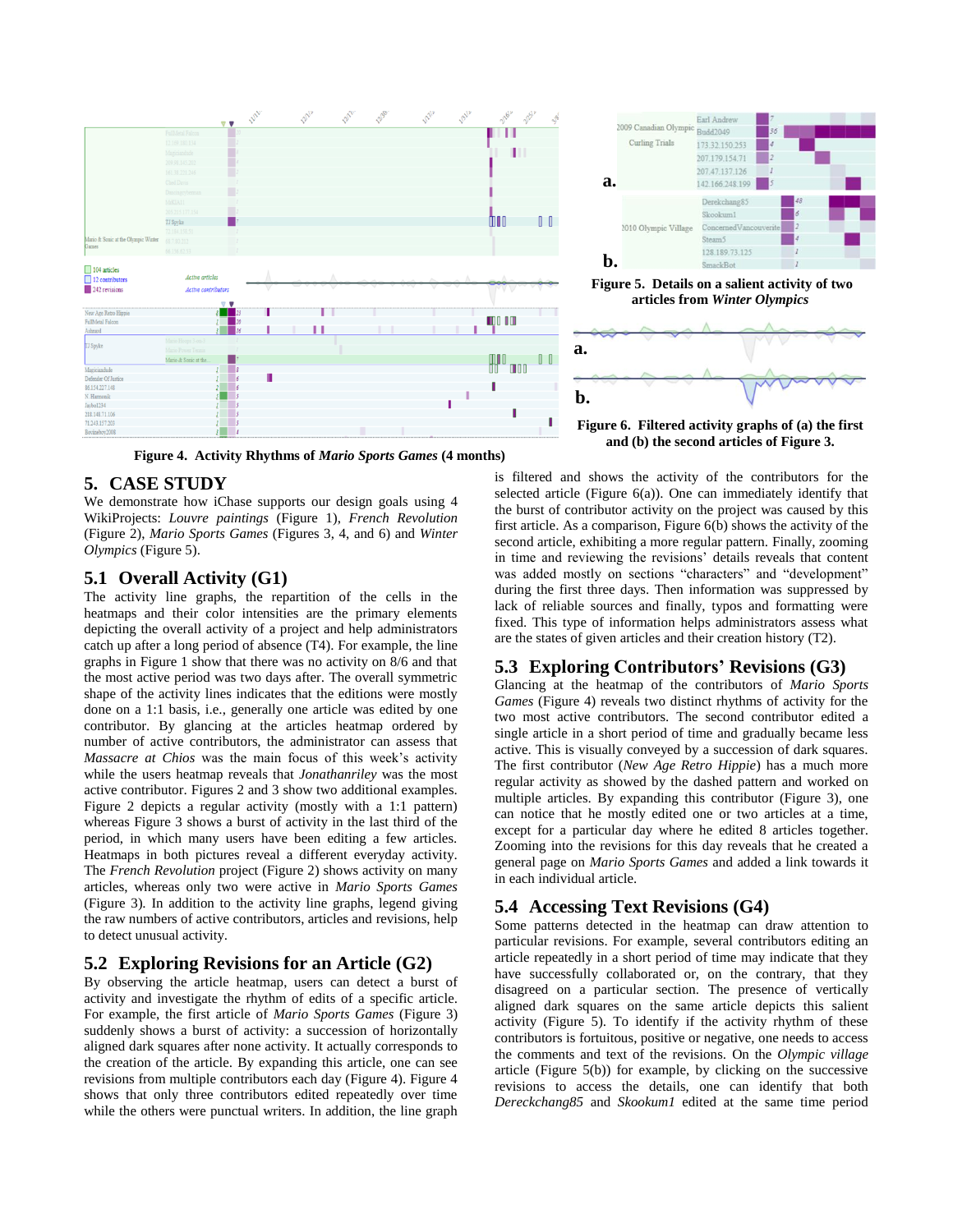twice. Accessing text revisions shows that *Dereckchang85* is adding content to the article while *Skookum1* is fixing the formatting template. Further review of the revisions reveals a warning message from *Skookum1* ordering *Dereckchang85* to stop altering the template. This information is important since new contributors may feel rejected or offended by more expert contributors. By noticing this conflict, the administrator may contact *Dereckchang85* and suggest him an appropriate mentor (T3) to keep him involved in the project.

## **5.5 Identifying Salient Activities (G5)**

iChase attracts administrator's attention on salient activity (T1) in multiple ways. First, by looking at the activity line graphs, administrators can detect unusual or irregular activity patterns such as drop or peak of activities. A peak in the articles line indicates that many articles have been edited at that time. If the contributor line does not reflect this peak and shows a very small amount of active contributors, it may suggest suspicious or repetitive activity such as contributors or robots fixing format and typos. The burst of activity of the line graph of *Mario Sports Games* (Figure 3) is worth investigating. By clicking on the top most active article, the line graph shows that the burst is due to this article (Figure 6(a)). This information shows individual activity rhythms and helps detect salient patterns. As administrators have their own knowledge of the regular project activity rhythms and external information on the project contributors (such as vacation time), they can detect irregularity or outliers on the heatmaps. We identified a few patterns indicating a potential irregular activity (Figure 5). They mostly consist in several contributors editing in a short period of time possibly repeatedly. As administrators have previous knowledge of the contributors' activity, identifying the name of a given contributor in these patterns may also help them quickly assess the situation.

## **5.6 Supporting iterative Queries (G6)**

iChase supports iterative queries by providing two different perspectives on the data (articles' perspective and contributors' perspective) and a simple mechanism linking them. Salient activity is the entry point of iterative queries; iChase provides interaction to track the suspicious activity of this contributor. iChase supports the scenario described in 3.1 in a couple of clicks.

## **5.7 Stable Visualization for Monitoring (G7)**

To maximize the recall when logging multiple times and provide a stable visualization*,* iChase maintains the order of heatmap rows from session to session. To help monitoring, we also envision adding visual clues on the activity evolution (by adding an up and down arrow to show the article activity since the last logging).

## **6. USER STUDY**

We collected feedback on iChase from 8 participants: 4 administrators and 4 occasional contributors. After presenting the visual encoding and interaction available in iChase, we asked our participants to analyze two datasets of our case study (*Winter Olympics* and *Mario Sports Games*). The administrators were also provided with one month activity of their own watchlist as an additional dataset. To collect maximum insights without over guiding our participants, we divided the study into three phases. First, we asked the participants to describe any insight that they found in the data. Second, we asked more guided but still highlevel questions (e.g., compare the editing rhythm of two given contributors). Finally, we asked specific questions (e.g., find

contributors working on the same two articles) in order to cover all of iChase's features. During the session, we asked our participants to think aloud: 1) insights they found in the data, 2) describe their strategy and 3) point out usability issues. In addition, administrators had to fill out a questionnaire comparing iChase to their current monitoring tool that mainly consist of textual list of revisions.

## **6.1 Insights found with iChase**

We collected about 50 insights from these datasets prior to the study. We made a note each time the participants found one of the 50 listed items. All 8 participants discovered them all, and mainly during the first two phases (without experimenters asking specific questions). All of the administrators agreed that iChase allows them to keep track of contributors and articles activity (T2 and T3), possibly after a long period of absence (T4), and help them detecting abnormal or suspicious activities (T1).

All administrators commented that it was especially easy to detect potential vandalism using iChase. For example, they quickly identified contributors editing multiple articles in a short period of time: *"Either this user has updated the articles (e.g., updated the formatting) or a bot made these changes or this is an act of vandalism. [With iChase,] I can check the comments and then revoke all the contributions of this user in case he is a vandal."* By exploring the activity of his own project, one administrator was able to identify a new contributor and quickly assess his interests (T3): "This unknown contributor is interested in the same *topics as I am! I would like to contact him, either to share sources, to synchronize or to discuss... With the current watchlist, I did not even notice this user has edited several times articles of my project. I would have had to wait for him to become a regular contributor."* One administrator explained that he sometimes acted as an external reviewer to help solve conflicts in other projects. He commented on how iChase could help him assess the overall activity of an unfamiliar project: *"With iChase, I can understand the overall situation at a glance: who and what articles are concerned, when the conflict started, …"*

## **6.2 Usability**

As many new visualization tools, iChase requires some learning time. It took occasional contributors the first half of the study (around 30 min) to learn to decode the heatmaps and discover the tight coupling between these. Only one occasional contributor did not take advantage of the iterative queries. However, she could still answer all the questions. The administrators were particularly fast in learning iChase (around 15 min) and used all of its functionalities. One of them was provided with the tool without any explanations and was able to use and describe all the features after only 10 minutes of practice. This reveals that iChase can be used by a wide audience with a reasonable learning time.

Overall, our participants reported a small number of minor usability problems. The major one concerned the right click to close rows and/or columns. Almost all of them commented that they got lost when closing a cell, and that they expected closing their last opened item (row or column) instead of closing both row and column. We agree and will fix this issue.

## **6.3 Comparison with existing tools**

Administrators participating in the study all used textual lists of revisions (a tool called LiveR[C\[20\]](#page-8-15) or watchlist). We asked them to rate iChase and their current tools for four aspects using a Likert scale from 1 to 5 (see Table 1). iChase received higher